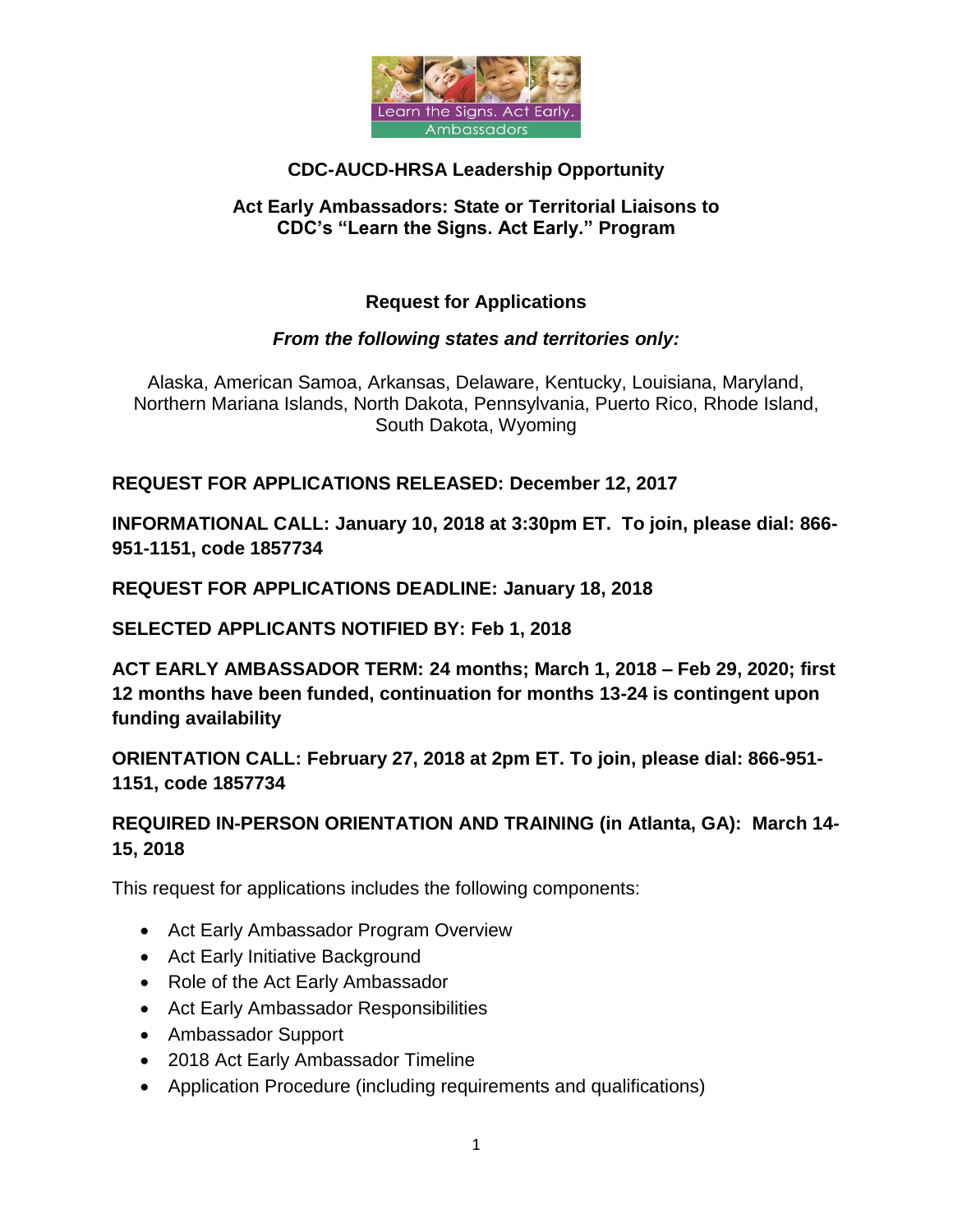

• Application Form

For questions about the Act Early Ambassador Program, contact Danielle Webber at [dwebber@aucd.org](mailto:dwebber@aucd.org) or 202-525-9476.

## **Act Early Ambassador Program Overview**

The [Centers for Disease Control and Prevention's](http://www.cdc.gov/ncbddd/) (CDC) National Center on Birth [Defects and Developmental Disabilities](http://www.cdc.gov/ncbddd/) and the [Association of University Centers on](http://www.aucd.org/actearly)  [Disabilities \(AUCD\),](http://www.aucd.org/actearly) with support from the [Health Resources and Services](http://www.hrsa.gov/)  [Administration](http://www.hrsa.gov/) (HRSA), [Maternal and Child Health Bureau](https://mchb.hrsa.gov/) (MCHB), announce a funding opportunity for Act Early Ambassadors to work with CDC's ["Learn the Signs. Act Early.](http://www.cdc.gov/actearly)" (LTSAE) program to improve early identification of developmental delays and disabilities, including autism, by:

- serving as a state or territorial point-of-contact for the national LTSAE program;
- supporting the work of Act Early Teams and other state/territorial or national initiatives to improve early identification of developmental delay and disability; AND
- promoting the adoption and integration of LTSAE resources, including materials to support developmental monitoring (Milestone Tracker app, milestone checklists, Milestone Moments booklet, LTSAE children's books, Milestones in Action image library, etc.) and professional education tools (["Watch Me!](http://www.cdc.gov/WatchMeTraining)  [Celebrating Milestones and Sharing Concerns"](http://www.cdc.gov/WatchMeTraining) online training for early care and education providers) into systems that serve young children and their families or train those who serve young children and their families.

## **Up to 11 Act Early Ambassadors representing the following states and territories will be funded: Alaska, American Samoa, Arkansas, Delaware, Kentucky, Louisiana, Maryland, Northern Mariana Islands, North Dakota, Pennsylvania, Puerto Rico, Rhode Island, South Dakota, Wyoming.**

This opportunity is open to all who meet the criteria and can fulfill the responsibilities. Those who have previously served as Act Early Ambassadors are also eligible to reapply. Awards will be made based on an objective review of all applicants.

### **Act Early Initiative Background**

CDC's "Learn the Signs. Act Early." (LTSAE) program aims to improve early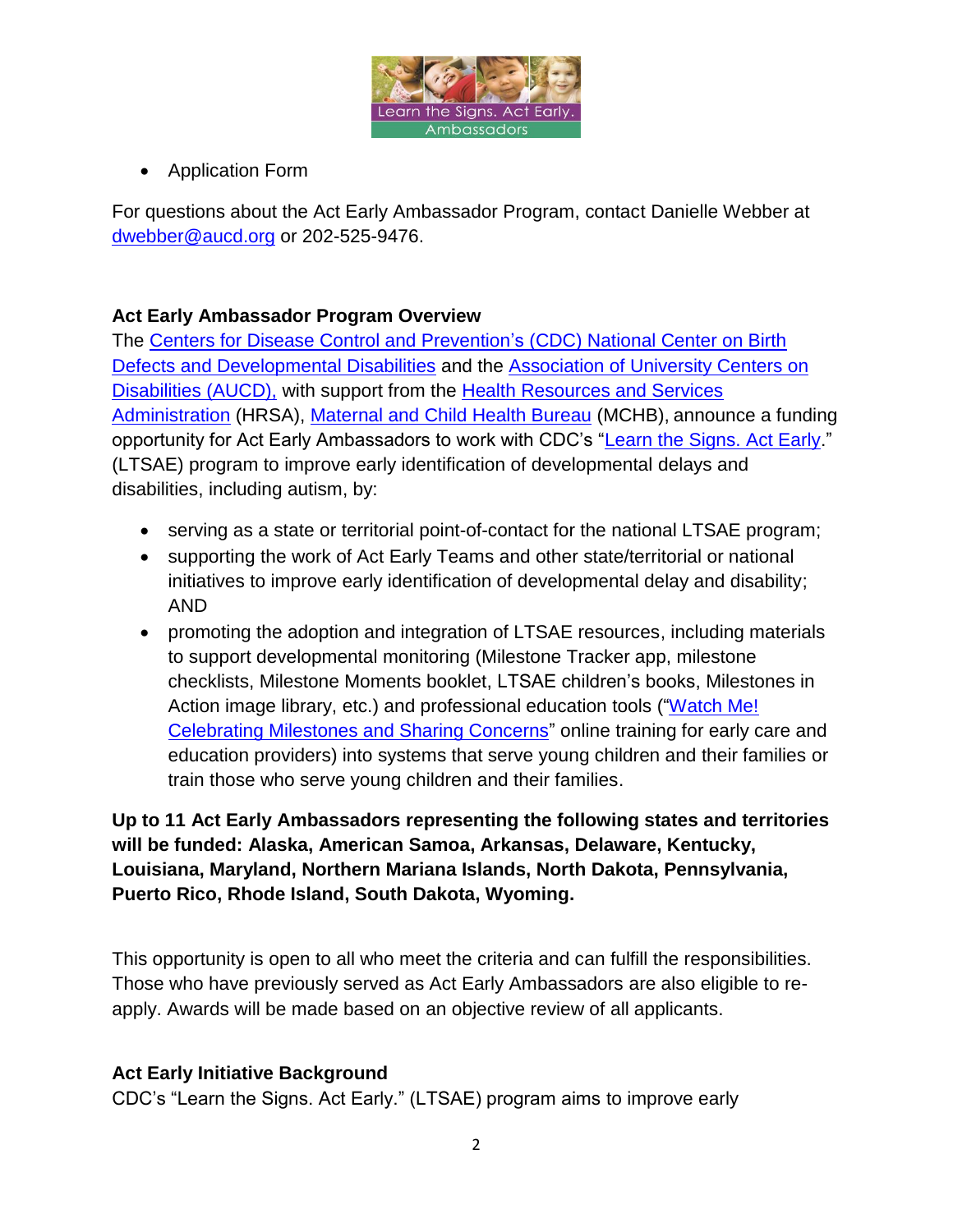

identification of developmental delays and disabilities, including autism, by promoting parent-engaged developmental monitoring so children and their families can get the services and support they need as early as possible.

The Act Early Initiative, a collaborative effort between CDC, the Health Resources and Services Administration (HRSA), the Association for University Centers on Disabilities (AUCD), and the Association of Maternal and Child Health Programs (AMCHP), seeks to improve collaboration among state programs that serve young children and their families. CDC and HRSA work collaboratively on a variety of programs focused on early identification of developmental disability in young children. For more, visit [https://www.cdc.gov/ncbddd/actearly/about-initiative.html.](https://www.cdc.gov/ncbddd/actearly/about-initiative.html)

### **Role of the Act Early Ambassador**

- Act Early Ambassadors work within a cohort of state and territorial leaders and with the national LTSAE program, AUCD, and Act Early state teams (where applicable) to support national, state/territorial, and local activities to improve early identification of developmental delay and disability by focusing efforts on increasing developmental monitoring through the promotion and integration of LTSAE messages and materials across their state.
- Ambassadors are strongly encouraged to collaborate with programs that serve young children and their parents, such as Head Start and Early Head Start, WIC, home visiting, IDEA Part C/Child Find and others, as well as health care and child care professionals and to introduce and sustainably integrate LTSAE developmental monitoring tools and trainings into the work of those programs with parents and professionals.
- Ambassadors collaborate with state agencies and campaign partners to improve policy and programs related to early identification.

# **Act Early Ambassador Responsibilities**

The responsibilities allow Ambassadors to apply individual creativity and expertise toward meeting the needs and addressing the challenges of each Ambassador's own state or territory related to early identification.

Act Early Ambassadors are required to:

- make a 2-year commitment to this program (March 1, 2018—Feb 29, 2020) and reside in the state/territory they represent;
- attend a 2-day Ambassador training at CDC in Atlanta March 14-15, 2018;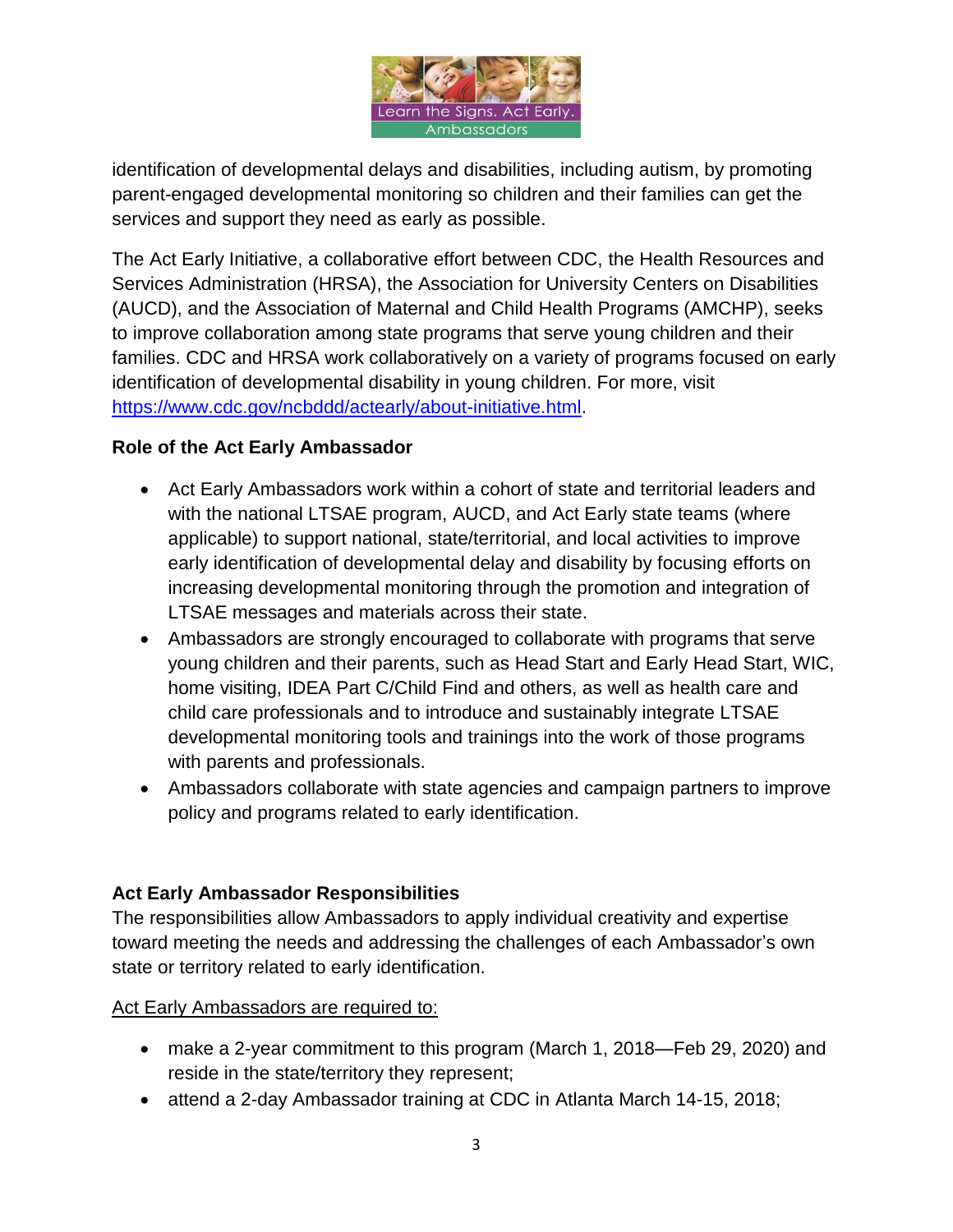

- develop, maintain and implement a work plan that includes at least 2 Ambassador goals (see "Sample Ambassador Goals" below);
- participate in 90-minute Ambassador calls with AUCD, CDC, and HRSA every other month;
- prepare an annual report of Ambassador activity; and
- complete pre- and post-Ambassadorship surveys

Additionally, Ambassadors are encouraged (but not required) to:

- Post and share resources within the network of Ambassadors (through the Ambassador email listserv and other mechanisms);
- participate in 1-hour "learning circle" webinars every other month;
- participate in 1-hour, topic-specific "Act Early" webinars on a quarterly basis; and,
- present Ambassador achievements and lessons learned at state and national conferences and other appropriate forums.

Act Early Ambassador responsibilities typically require about 6-10 hours per month.

Sample Ambassador Goals:

- Work with state Head Start and Early Head Start to improve developmental monitoring in child care by systematically integrating LTSAE materials, including the CDC Milestone Tracker app, into classrooms and parent-teacher conferences statewide
- Work with regional agencies (such as WIC) to improve developmental monitoring by parents using LTSAE milestone checklists
- Work with early childhood state agencies to incorporate the "Watch Me! Celebrating Milestones and Sharing Concerns" online developmental monitoring training into early care and education training programs
- Work with state-wide home visitation programs to increase developmental monitoring by integrating LTSAE materials into home visits
- Work with local pediatric clinics to integrate CDC's *Milestone Tracker* app as a method to conduct developmental surveillance between well child visits.

AUCD and CDC will provide both scheduled and as-needed technical assistance to help Ambassadors accomplish their goals.

### **Ambassador Support**

To support Ambassadors, AUCD will provide: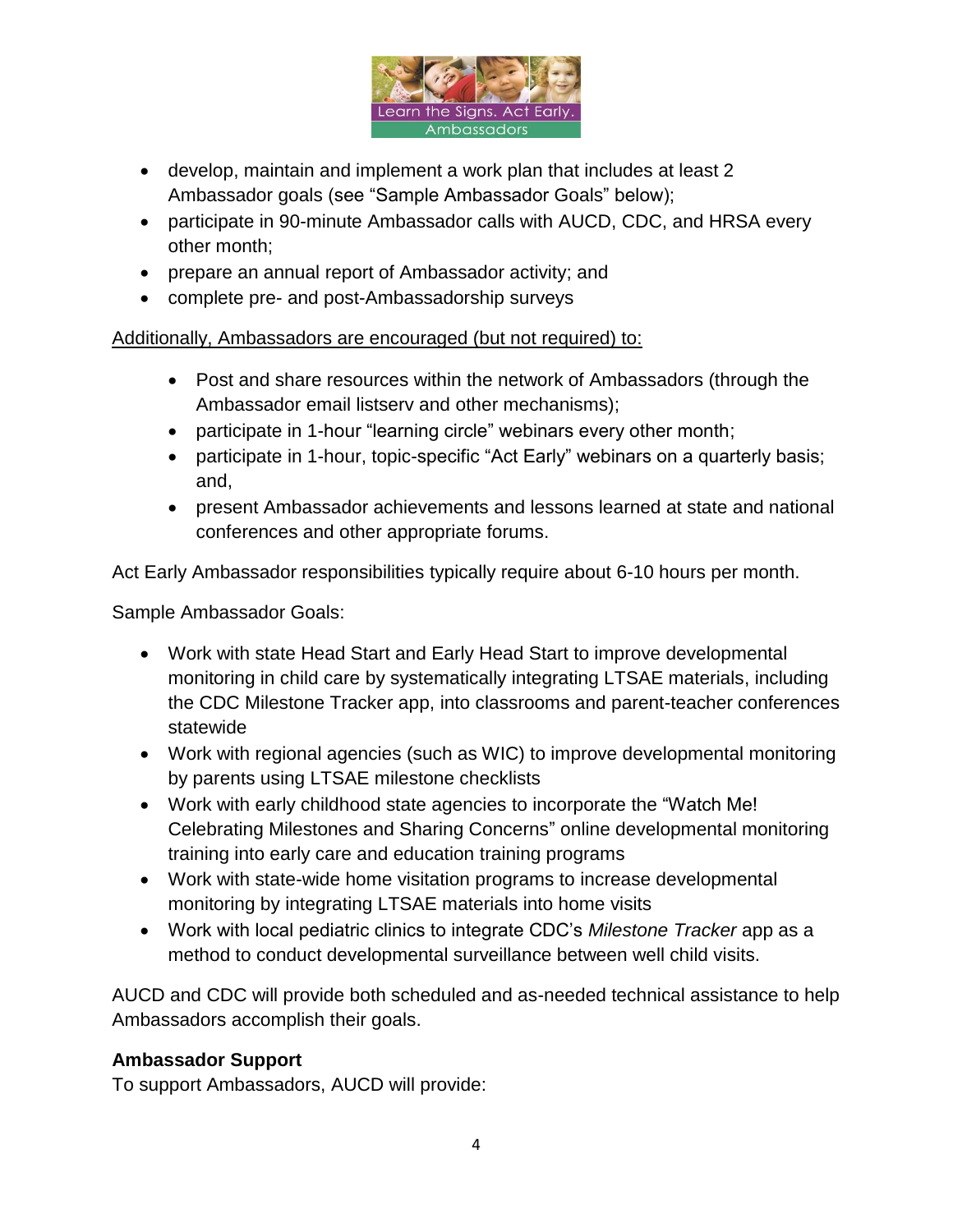

- \$4000 annual stipend plus travel expenses to Atlanta, GA for annual Ambassador training.
	- $\circ$  Stipend can be used to support a variety of activities related to the implementation of the Ambassador workplan (e.g., local travel, meeting costs, printing, etc.) Please note, if you cannot accept a stipend for Ambassador efforts related to work you're already carrying out, you can use the stipend for convening meetings, printing materials, etc.
- Scheduled and as-needed technical assistance provided by email, phone and webinar;
- Structured peer support, a forum to network, share ideas and problem-solve with colleagues nationwide working on similar issues.
	- o Participation in in-person meetings, webinars, and making use of the Ambassador group email list help keep Ambassadors connected with one another; this connection to other experts in the field is among the most valued aspects of the Ambassador experience
- Technical expertise and consultation, information from leading national experts in the fields of child development, developmental disability, and health promotion.

# **2018-2019 Act Early Ambassador Timeline**

The timeline below has been provided to help applicants assess their ability to complete the requirements of the Ambassadorship. A final timeline and work plan will be developed by the selected applicants in partnership with AUCD and CDC.

### **Timeline**

- RFA Released: December 12, 2017
- Informational Call: January 10, 2018 at 3:30pm ET. To join, please dial: 866- 951-1151, code 1857734
- Applications Due: January 18, 2018
- Awards Announced: no later than February 1, 2018
- Orientation Call: February 27 at 2pmET. To join, please dial: 866-951-1151, code 1857734
- Ambassador Training (Atlanta, GA): March 14-15, 2018
- Ambassador work plan due: April 6, 2018
- Reporting Activities (includes work plan updates and budget reports) -Year 1 Annual Report: February 15, 2019
- Ambassador Progress & Updates Meeting (optional; Washington, DC in conjunction with AUCD annual conference): November 2018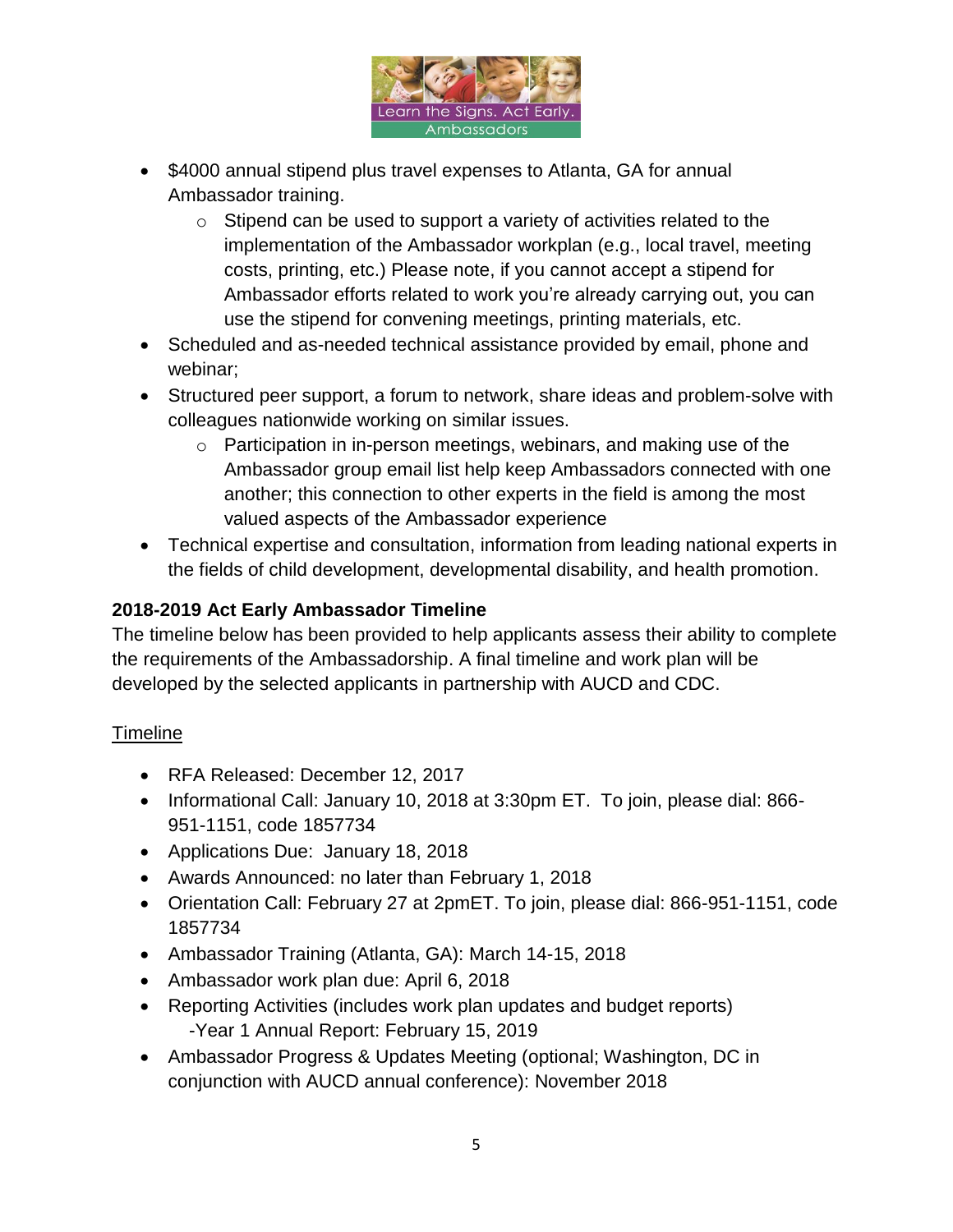

# Ongoing:

- Bimonthly Ambassador calls with AUCD, CDC, and HRSA: 90-min, every other month, dates TBD – Ambassadors will be asked to present brief progress updates as part of these calls at least twice during year 1.
- "Ambassador Learning Circles" webinar: optional, 1-hour, every other month, dates TBD
- "Act Early" webinars: optional, 1-hour, quarterly, dates TBD

## **Application Procedure**

Submit the application form by email by COB on January 18, 2018 to Danielle Webber at [dwebber@aucd.org](mailto:dwebber@aucd.org)

Applications need to address the components in the form (described below).

To be considered eligible, applicants are required to complete and submit all sections of the form.

Applications received after the deadline, January 18, 2018 will not be considered.

Please Note: You will receive notification of receipt of application no later than 72 hours following submission. If you have not received a notification of receipt within this timeframe, please contact Danielle Webber at **dwebber@aucd.org** 

### Qualifications

To be considered, applicants must:

- have knowledge and expertise in child development and/or systems that support early identification and referral for developmental delay/disability;
- be connected to or familiar with state/territory/tribal programs that serve young children and their families, such as child care, WIC, Early Head Start, home visiting, or others;
- have good presentation and communication skills;
- be familiar with the Act Early Initiative or another cross-systems effort to improve developmental monitoring and early identification of developmental delay and disability in their state/territory; and
- have a strong interest in working collaboratively to further the goals of the "Learn the Signs. Act Early." program in their state or territory.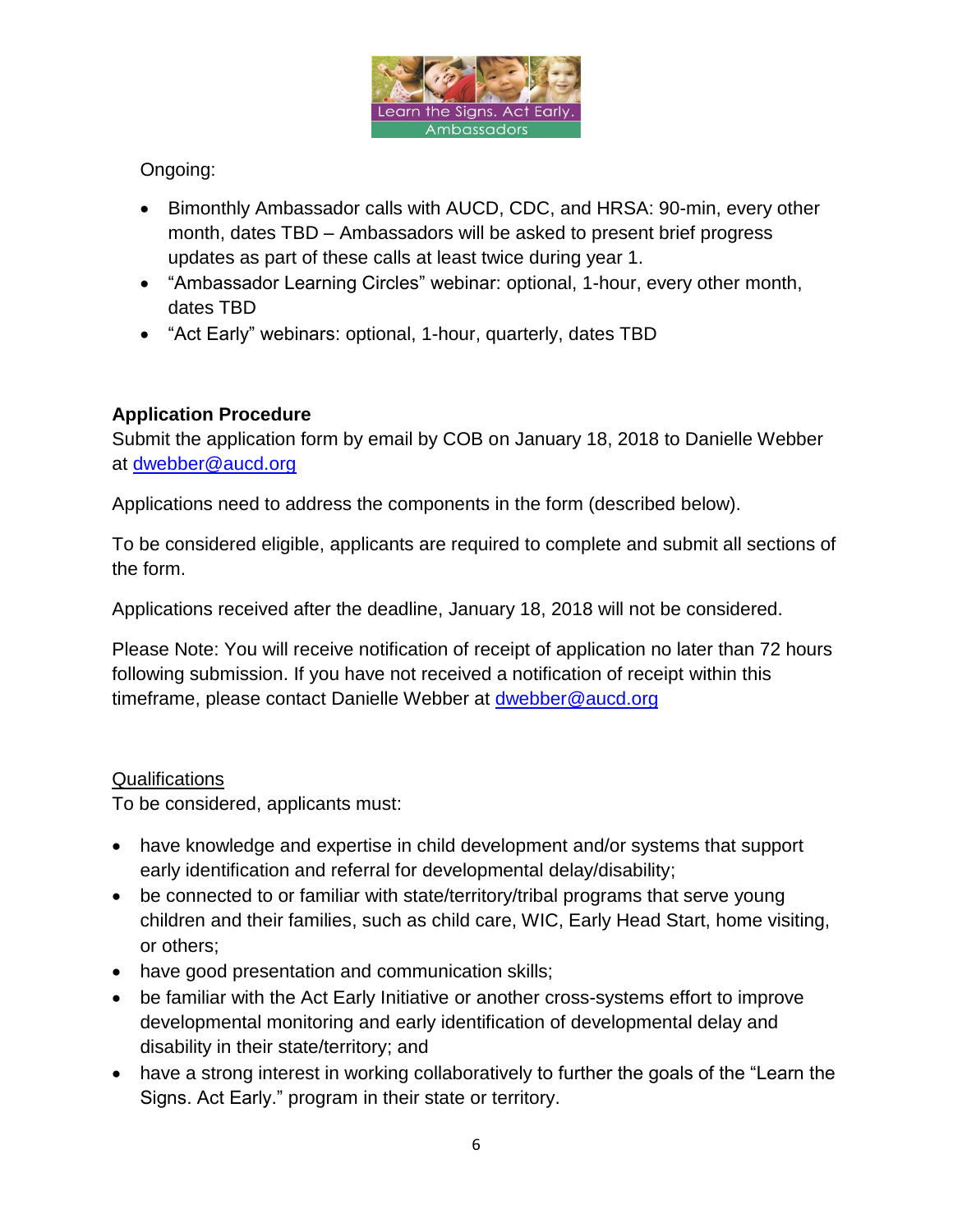

Most importantly, this leadership opportunity aims to identify individuals who share the "Learn the Signs. Act Early." commitment to improving systems and outcomes related to identifying young children with developmental delay and disability early so they and their families can get the help they need.

#### Fiscal Agent

Ambassadors will receive an annual \$4000 stipend to support expenses related to the implementation of their Ambassador workplan. The Ambassador stipend must be awarded to a fiscal agent that will receive the funds and be responsible for progress reports. **Applications must include the signature of the fiscal agent representative**. Please direct questions concerning the Act Early Ambassador stipend or fiscal agent requirement to Danielle Webber at [dwebber@aucd.org](mailto:dwebber@aucd.org)

#### How to Apply

Complete the application found here. Submit the application and letters of support via email to Danielle Webber at [dwebber@aucd.org](mailto:dwebber@aucd.org) by **COB on January 18, 2018.** 

#### For More Information

AUCD contacts: Danielle Webber, MSW; [dwebber@aucd.org](mailto:dwebber@aucd.org) or Abigail Alberico, MPH; [aalberico@aucd.org](mailto:agriffen@aucd.org)

CDC/NCBDDD contact: Katie Green, MPH, CHES; [KKGreen@cdc.gov](mailto:KKGreen@cdc.gov)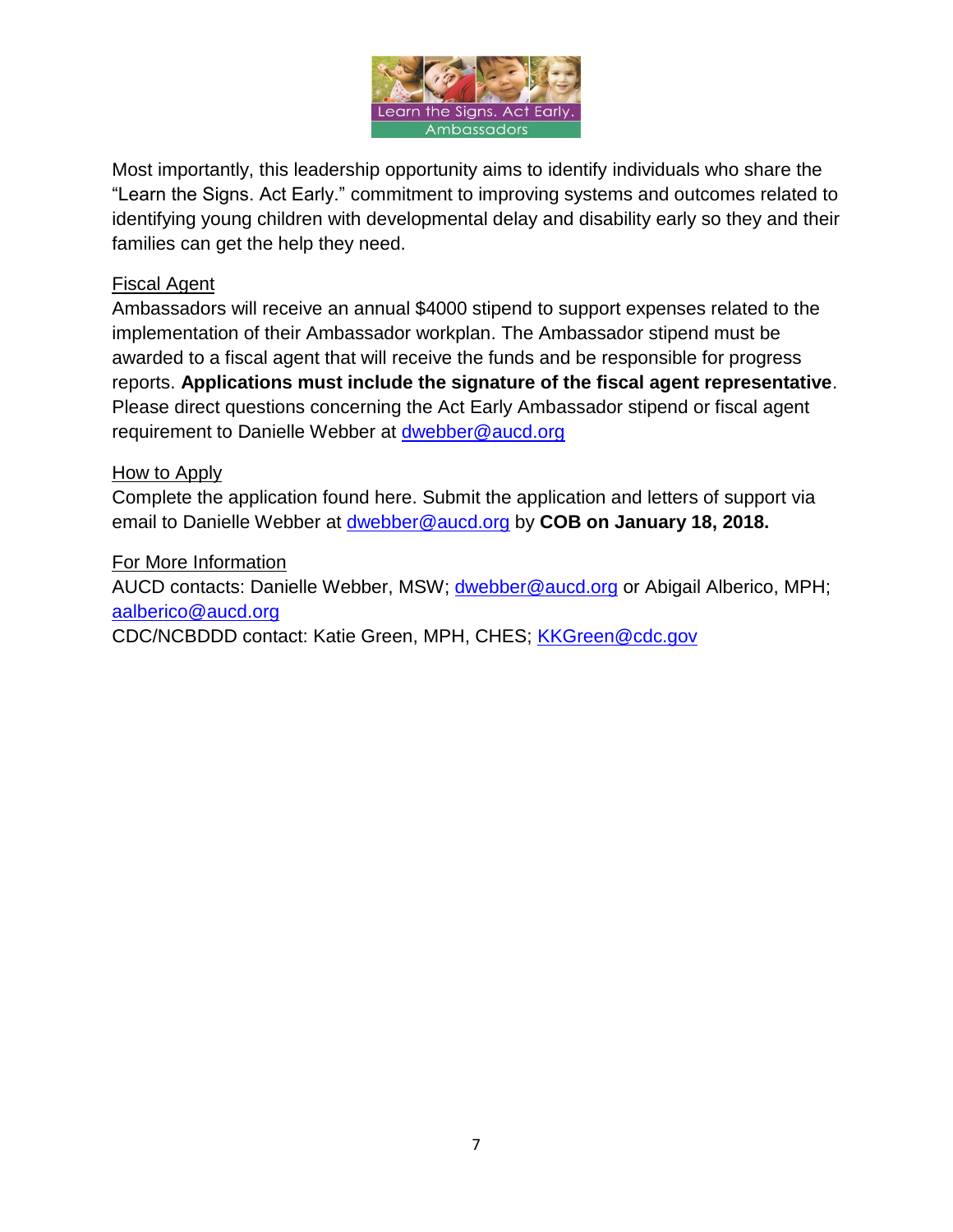

## **ACT EARLY AMBASSADOR APPLICATION**

| longer active                                                                               | Are you a member of your state's Act Early team or cross-systems effort to improve developmental<br>monitoring and early identification of developmental delay? $\Box Y \Box N \Box$ former member; team no |  |
|---------------------------------------------------------------------------------------------|-------------------------------------------------------------------------------------------------------------------------------------------------------------------------------------------------------------|--|
|                                                                                             |                                                                                                                                                                                                             |  |
| accounting for security requirements for the visit to CDC Campus.)                          | Are you a US citizen? $\Box$ Y $\Box$ N (Non-citizens are eligible to apply; knowing citizenship is helpful in                                                                                              |  |
| Are you a full-time resident of the state/territory you are representing? $\Box$ Y $\Box$ N |                                                                                                                                                                                                             |  |
| <b>Additional Requirements:</b>                                                             |                                                                                                                                                                                                             |  |
| professional experience and any qualifications not covered below.                           | (1) Please attach a short bio (250 words or less) highlighting relevant training and recent<br>(2) Personal Statement and Plan: (500 words or less) Please tell us about (1) your interest in               |  |

**becoming an Act Early Ambassador and how this role fits with your personal and professional goals, (2) at least 2 specific goals that you hope to accomplish during your term as an Act Early Ambassador, and (3) why you believe you will be successful in achieving those goals (including the extent of relevant personal and professional contacts and past success).**